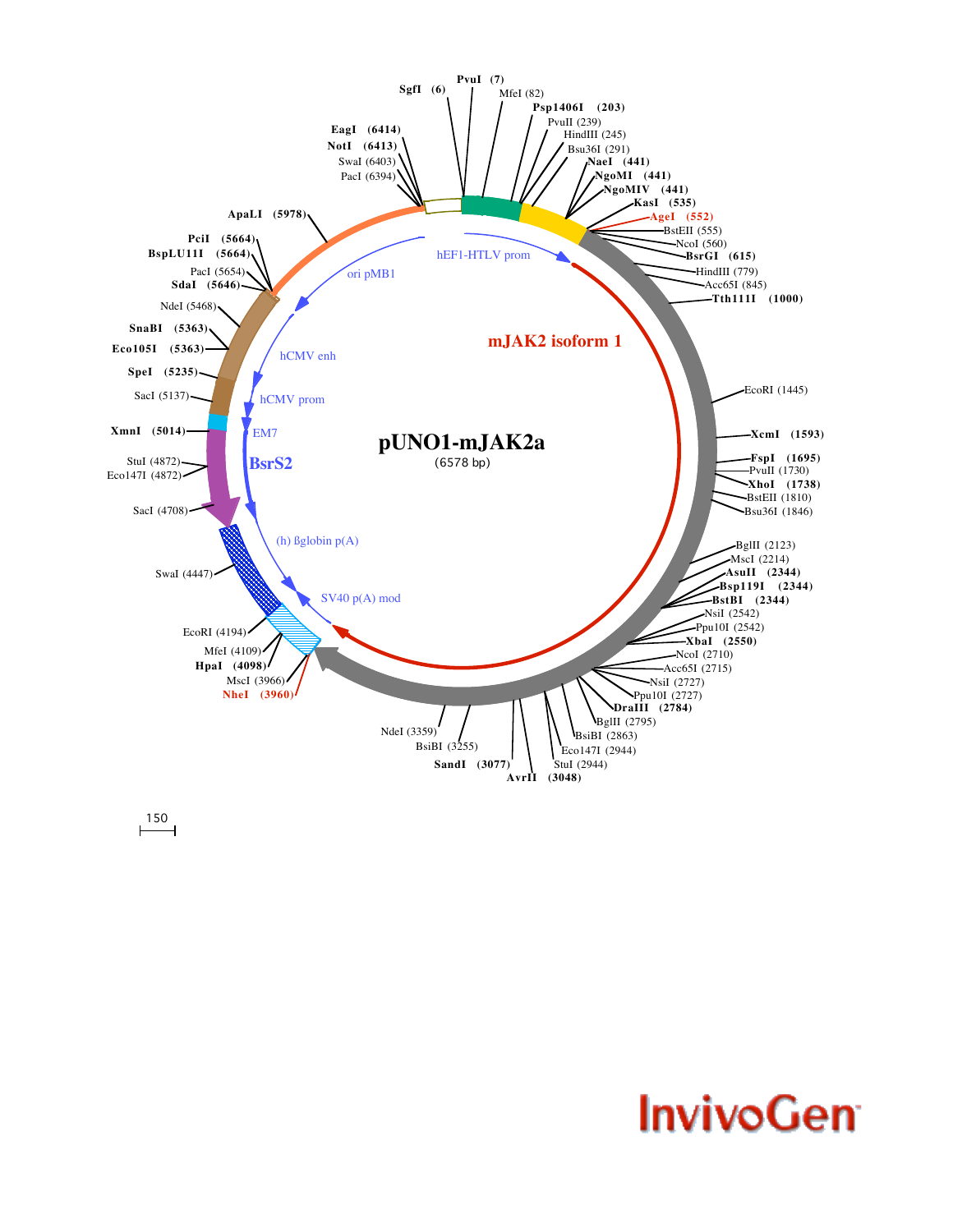|                  | PvuI $(7)$<br>SgfI $(6)$<br>MfeI $(82)$                                                                                                                                                                                                                                                                                                                                                                                                                                                                                                                                                                                                                                                                                                                               |
|------------------|-----------------------------------------------------------------------------------------------------------------------------------------------------------------------------------------------------------------------------------------------------------------------------------------------------------------------------------------------------------------------------------------------------------------------------------------------------------------------------------------------------------------------------------------------------------------------------------------------------------------------------------------------------------------------------------------------------------------------------------------------------------------------|
|                  | 1 GGATCTGCGATCGCTCCGGTGCCCGTCAGTGGGCAGAGCGCACATCGCCCACAGTCCCCGAGAAGTTGGGGGGAGGGGTCGGCAATTGAACGGGTGCCTA                                                                                                                                                                                                                                                                                                                                                                                                                                                                                                                                                                                                                                                                |
|                  | 101 GAGAAGGTGGCGCGGGGTAAACTGGGAAAGTGATGTCGTGTACTGGCTCCGCCTTTTTCCCGAGGGTGGGGGAACCGTATATAAGTGCAGTAGTCGCC                                                                                                                                                                                                                                                                                                                                                                                                                                                                                                                                                                                                                                                                |
|                  | HindIII $(245)$<br>Psp1406I (203)<br>PvuII $(239)$<br>Bsu36I (291)                                                                                                                                                                                                                                                                                                                                                                                                                                                                                                                                                                                                                                                                                                    |
|                  | 301 GCCATCCACGCCGGTTGAGTCGCGTTCTGCCGCCTCCCGCCTGTGGTGCCTCCTGAACTGCGTCCGCCGTCTAAGTATTTAAAGCTCAGGTCGAGACC                                                                                                                                                                                                                                                                                                                                                                                                                                                                                                                                                                                                                                                                |
|                  | $NgoMIV$ (441)<br>$NgoMI$ (441)<br>NaeI (441)<br>401 GGGCCTTTGTCCGGCGCTCCCTTGGAGCCTACCTAGACTCAGCCGGCTCTCCACGCTTTGCCTGACCCTGCTCCAACTCTACGTCTTTGTTTCGTTT                                                                                                                                                                                                                                                                                                                                                                                                                                                                                                                                                                                                                |
|                  | NcoI $(560)$<br><b>BstEII</b> (555)<br>AgeI (552)<br>KasI (535)<br>1▶ M<br>G M A C L<br>T M T F<br>MEA                                                                                                                                                                                                                                                                                                                                                                                                                                                                                                                                                                                                                                                                |
| 13 <sup>5</sup>  | BsrGI (615)<br>601 AACCTCCACATCTCCTGTACATCAGAATGGTGATATTCCTGGAAGTGCTAATTCTGTGAAGCAGATAGAGCCAGTCCTTCAAGTGTATCTGTACCATTCT<br>T S T S P V H O N G D I P G S A N S V K O I<br>- E<br>P V L Q V Y L Y H S                                                                                                                                                                                                                                                                                                                                                                                                                                                                                                                                                                  |
|                  | HindIII (779)<br>701 CTTGGGCAAGCTGAAGGAGAGTATCTGAAGTTTCCAAGTGGAGAGTATGTTGCAGAAGAAATTTGTGTGGCTGCTTCTAAAGCTTGTGGTATTACGCCTG<br>47 L G O A E G E Y L K F P S G E Y V A E E I C V A A S K A C G I T P<br>Acc65I(845)                                                                                                                                                                                                                                                                                                                                                                                                                                                                                                                                                      |
| 113 <sup>2</sup> | R<br>WYPPNH<br>V F<br>80 V Y H N M<br><b>A</b><br>- L.<br>- M<br>SE.<br>Ε.<br>- H<br>D<br>-E<br>- S<br>$\top$<br>R<br>- D<br>- 11<br>901 CTACAGGATAAGGTTCTACTTCCCTCATTGGTACTGTAGTGGCAGCAGCAGAACCTACAGATACGGAGTGTCCCGTGGGGCTGAAGCTCCTCTGCTTGAT<br>R F Y F P H W Y C S G<br>S S R T Y R Y G V S R G A E A P<br>YR I<br>$1 \quad 1 \quad D$                                                                                                                                                                                                                                                                                                                                                                                                                              |
| $147$ D          | Tth111I (1000)<br>1001 GACTTTGTCATGTCTTACCTTTTTG <b>C</b> TCAGTGGCGGCATGATTTTGTTCACGGATGGATAAAAGTACCTGTGACTCATGAAACTCAGGAAGAGTGTCTTG<br>-S<br>F A Q W R H D F V H G W I<br>- F<br>V M<br>$\mathbf{Y}$<br>-L.<br>K V P<br>$\top$<br>H.<br>T Q E<br>- E<br>$\mathbf{V}$<br>-E<br>- C<br>1101 GGATGGCGGTGTTAGACATGATGAGAATAGCTAAGGAGAAAGACCAGACTCCACTGGCTGTCTATAACTCTGTCAGCTACAAGACATTCTTACCAAAGTG<br>180 G M A V L D M M R I A K E K D Q T P L A V Y N S<br>$\mathsf{V}$<br>-S<br>Y<br>K<br>213 <sup>b</sup> V R A K I Q D Y H I L T R K R I R Y R F R R F I Q Q F S Q C K A T<br>1301 GCCAGGAACCTAAAACTTAAGTATCTTATAAACCTGGAAACCCTGCAGTCTGCCTTCTACACAGAACAGTTTGAAGTAAAAGAATCTGCAAGAGGTCCTT<br>247 A R N L K L K Y L I<br>N L E T L Q S A F Y T E Q F E V K E S A R G P |
|                  | EcoRI (1445)<br>1401 CAGGTGAGGAGATTTTTGCAACCATTATAATAACTGGAAACGGTGGAATTCAGTGGTCAAGAGGGAAACATAAGGAAAGTGAGACACTGACAGAACAGGA<br>280 S G E E I F A T I I I T G N G G I O W S R G K H K E S E T L T E O D<br>XcmI (1593)                                                                                                                                                                                                                                                                                                                                                                                                                                                                                                                                                   |
|                  | 313) VQLYCDFPDIIDVSIKQANQECSNESRIVTVHK                                                                                                                                                                                                                                                                                                                                                                                                                                                                                                                                                                                                                                                                                                                                |
|                  | FspI (1695)<br>1601 CAAGATGGTAAAGTTTTGGAGATAGAACTTAGCTCATTAAAAGAAGCCTTGTCATTCGTGTCATTAATTGACGGGTATTACAGACTAACTGCGGATGCGC<br>347 POD G K V L E I E L S S L K E A L S F V S L I D G Y Y R L T A D A<br>PvuII (1730)XhoI (1738)<br>1701 ACCATTACCTCTGCAAAGAGGTGGCTCCCCCAGCTGTGCTCGAGAACATACACAGCAACTGCCACGGCCCAATATCAATGGATTTTGCCATTAGCAAACT<br>380 H H Y L C K E V A P P A V L E N I H S N C H G P I S M D F A I S K L                                                                                                                                                                                                                                                                                                                                                  |
|                  | <b>BstEII</b> (1810)<br>Bsu36I (1846)<br>1801 AAAGAAGGCGGGTAACCAGACTGGACTATATGTGCTACGATGCAGCCCTAAGGACTTCAACAAATACTTTCTGACCTTTGCTGTTGAGCGAGAAAATGTC                                                                                                                                                                                                                                                                                                                                                                                                                                                                                                                                                                                                                    |

AAAGAAGGCGGGTAACCAGACTGGACTATATGTGCTACGATGCAGCCCTAAGGACTTCAACAAATACTTTCTGACCTTTGCTGTTGAGCGAGAAAATGTC ATTGAATATAAACACTGTTTGATTACGAAGAATGAGAATGGAGAATACAACCTCAGCGGGACTAAG AGGAACTTCAGTAACCTTAAGGACCTTTTGAATT 2001 GCTACCAGATGGAAACTGTGCGCTCAGACAGTATCATCTTCCAGTTTACCAAATGCTGCCCCCCAAAGCCAAAAGATAAATCAAACCTTCTCGTCTTCAG K K A G N Q T G L Y V L R C S P K D F N K Y F L T F A V E R E N V 447 PIE Y K H C L I T K N E N G E Y N L S G T K R N F S N L K D L L N 480PC Y Q M E T V R S D S I I F Q F T K C C P P K P K D K S N L L V F R BglII (2123) 1801 1901 413

2**101** AACAAATGGTATTTCTGATGTTCAGATCTCACCAACATTACAGAGGCATAATAATGTGAATCAAATGGTGTTTCACAAAATCAGGAATGAAGATTTAATA T N G I S D V Q I S P T L Q R H N N V N Q M V F H K I R N E D L I 513 MscI (2214)

2**201** TTTAATGAAAGTCTTGGCCAAGGTACTTTTACAAAAATTTTTAAAGGTGTAAGAAGAAGATGGAGATTATGGTCAACTGCACAAAACGGAAGTTCTTT F N E S L G Q G T F T K I F K G V R R E V G D Y G Q L H K T E V L 547

## **AsuII (2344) Bsp119I (2344) BstBI (2344)**

TGAAAGTCCTAGATAAAGCACATAGGAACTATTCAGAGTCTTTCTTCGAAGCAGCAAGCATGATGAGTCAGCTTTCTCACAAGCATTTGGTTTTGAATTA 2301 TGGTGTCTGTGTCTGTGGAGAGGAGAACATTCTGGTTCAAGAATTTGTAAAATTTGGATCACTGGATACATACCTGAAGAAGAACAAAAATTCCATAAAT 2401 580PL K V L D K A H R N Y S E S F F E A A S M M S Q L S H K H L V L N Y G V C V C G E E N I L V Q E F V K F G S L D T Y L K K N K N S I N 613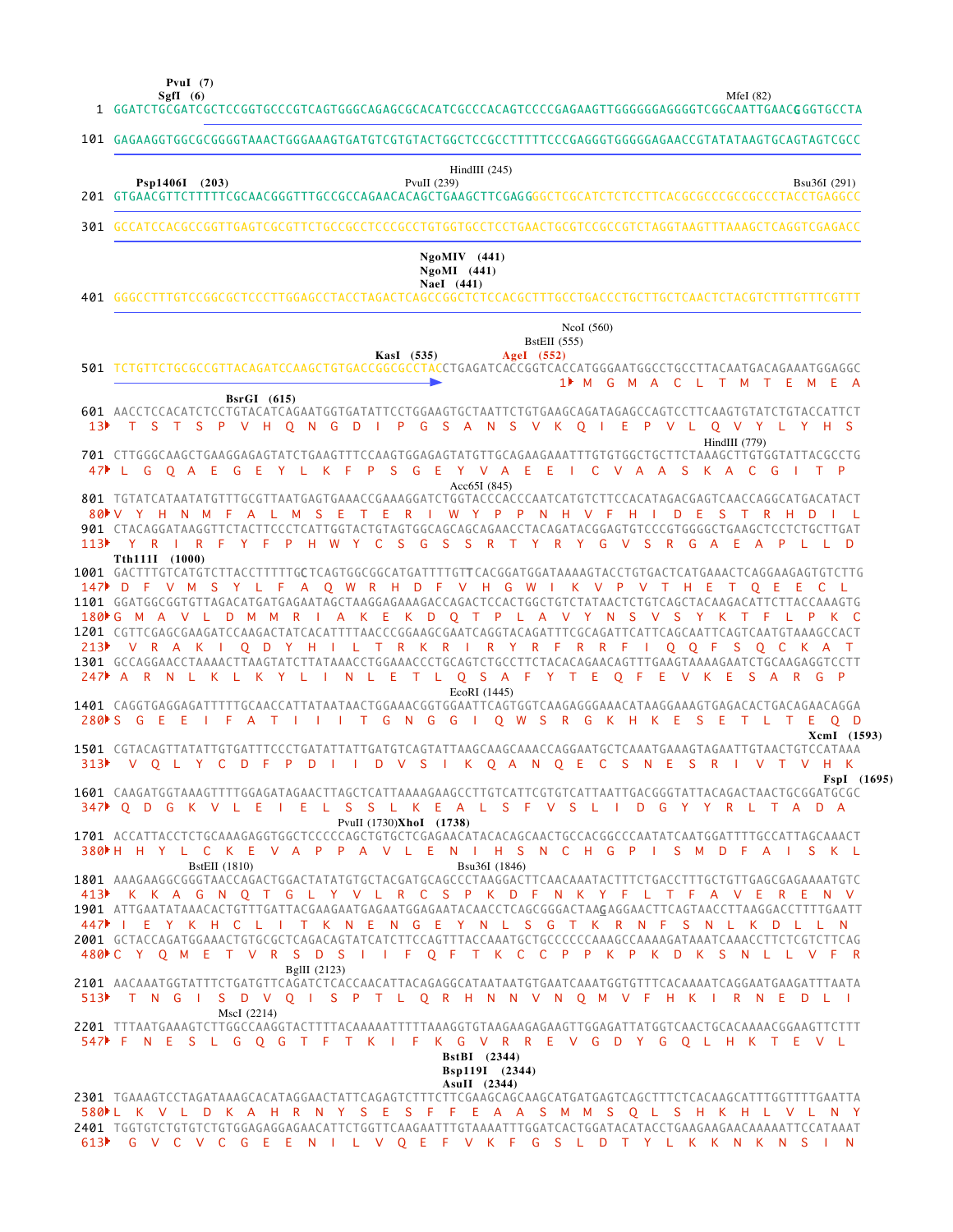| Nsil (2542) XbaI (2550)<br>647 I L W K L G V A K O L A W A M H F L E E K S L I H G N V C A K N I<br>2601 TGCTTATCAGAGAAGAAGACAGGAGAACGGGGAACCCACCTTTCATCAAACTTAGTGATCCTGGCATTAGCATTACAGTTCTACCGAAGGACATTCTTCA<br>680ML L I R E E D R R T G N P P F I K L S D P G I S I T V L P K D I L O<br>Ppu10I (2727)<br>Acc $65I(2715)$                                                                                                                                                                                                                                                                                                                                                                                                                                                                                                                                                                                                                                           |
|------------------------------------------------------------------------------------------------------------------------------------------------------------------------------------------------------------------------------------------------------------------------------------------------------------------------------------------------------------------------------------------------------------------------------------------------------------------------------------------------------------------------------------------------------------------------------------------------------------------------------------------------------------------------------------------------------------------------------------------------------------------------------------------------------------------------------------------------------------------------------------------------------------------------------------------------------------------------|
| NsiI (2727)<br>DraIII (2784) BglII (2795)<br>NcoI (2710)<br>2701 GGAGAGAATACCATGGGTACCTCCTGAATGCATTGAGAATCCTAAAAATCTCAATCTGGCAACAGACAAGTGGAGCTTCGGGACCACTCTGTGGGAGATC<br>E N P K N L N L A T D K W S F G T T L W E I<br>713 $\blacktriangleright$ ERIPW<br>V P<br>P.<br>E C I<br>BsiBI (2863)                                                                                                                                                                                                                                                                                                                                                                                                                                                                                                                                                                                                                                                                          |
| 747 CSGGD K P L S A L D S Q R K L Q F Y E D K H Q L P A P K W T E<br>StuI (2944)<br>Eco147I (2944)                                                                                                                                                                                                                                                                                                                                                                                                                                                                                                                                                                                                                                                                                                                                                                                                                                                                     |
| 2901 TAGCAAACCTTATAAATAATTGCATGGACTATGAGCCAGATTTCAGGCCTGCTTTCAGAGCTGTCATCCGTGATCTTAACAGCCTGTTTACTCCAGATTA<br>780 LANLINN CM DY EP DF R P A F R A V I R D L N S L F T P D Y<br>AvrII (3048)<br>SandI (3077)                                                                                                                                                                                                                                                                                                                                                                                                                                                                                                                                                                                                                                                                                                                                                             |
| 3001 TGAACTACTAACAGAAAATGACATGCTACCAAACATGAGAATAGGTGCCCTAGGGTTTTCTGGTGCTTTTGAAGACAGGGACCCTACACAGTTTGAAGAG<br>813 E L L T E N D M L P N M R I G A L G F S G A F E D R D P T O F E E<br>3101 AGACACTTGAAGTTTCTACAGCAGCTTGGCAAAGGTAACTTCGGGAGTGTGGAGATGTGCCGCTATGACCCGCTGCAGGACAACACTGGCGAGGTGGTCG<br>847 RHL KFL OOL GK GNF GS VE MC RY DPL OD NT GE V V<br>BsiBI (3255)                                                                                                                                                                                                                                                                                                                                                                                                                                                                                                                                                                                                 |
| 3201 CTGTGAAGAAACTCCAGCACAGCACTGAAGAGCACCTCCGAGACTTTGAGAGGGAGATCGAGATCCTGAAATCCTTGCAGCATGACAACATCGTCAAGTA<br>880MA V K K L O H S T E E H L R D F E R E I E I L K S L O H D N I V K Y<br>NdeI (3359)                                                                                                                                                                                                                                                                                                                                                                                                                                                                                                                                                                                                                                                                                                                                                                    |
| 913 K G V C Y S A G R R N L R L I M E Y L P Y G S L R D Y L O K H K E<br>3401 CGGATAGATCACAAAAAACTTCTTCAATACACATCTCAGATATGCAAGGGCATGGAATATCTTGGTACAAAAAGGTATATCCACAGGGACCTGGCAACAA<br>947 RIDHKKLL OYTS OICK GMEYL GTKRYIHRDLAT<br>3501 GGAACATATTGGTGGAAAATGAGAACAGGGTTAAAATAGGAGACTTCGGATTAACCAAAGTCTTGCCGCAGGACAAAGAATACTACAAAGTAAAGGAGCC<br>980 R N I L V E N E N R V K I G D F G L T K V L P O D K E Y Y K V K E<br>3601 AGGGGAAAGCCCCATATTCTGGTACGCACCTGAATCCTTGACGGAGAGCAAGTTTTCTGTGGCCTCAGATGTGTGGAGCTTTGGAGTGGTTCTATACGAA<br>1013 CESPI FW Y A PESL T E SK F S V A S D V W S F G V V L Y E<br>3701 CTTTTCACATACATCGAGAAGAGTAAAAGTCCACCCGTGGAATTTATGCGAATGATTGGCAATGATAAACAAGGGCAAATGATTGTGTTCCATTTGATAG<br>1047 LFTYIEK SKSPP VEFMRMIGN DKOGOMI VFHLI<br>3801 AGCTACTGAAGAGCAACGGAAGATTGCCAAGGCCAGAAGGATGCCCAGATGAGATTTATGTGATCATGACAGAGTGCTGGAACAACAATGTGAGCCAGCG<br>1080ME L L K S N G R L P R P E G C P D E I Y V I M T E C W N N N V S O R<br>MscI (3966) |
|                                                                                                                                                                                                                                                                                                                                                                                                                                                                                                                                                                                                                                                                                                                                                                                                                                                                                                                                                                        |
| <b>NheI</b> (3960)<br>1113 PSFRDLSFGWIKCGTV.                                                                                                                                                                                                                                                                                                                                                                                                                                                                                                                                                                                                                                                                                                                                                                                                                                                                                                                           |
| HpaI (4098)<br>4001 GACAAACCACAACTAGAATGCAGTGAAAAAAATGCTTTATTTGTGAAATTTGTGATGCTATTGCTTTATTTGTAACCATTATAAGCTGCAATAAACAAGT                                                                                                                                                                                                                                                                                                                                                                                                                                                                                                                                                                                                                                                                                                                                                                                                                                               |
| MfeI (4109)<br>EcoRI (4194)                                                                                                                                                                                                                                                                                                                                                                                                                                                                                                                                                                                                                                                                                                                                                                                                                                                                                                                                            |
| 4201 TAAAATACAGCATAGCAAAACTTTAACCTCCAAATCAAGCCTCTACTTGAATCCTTTTCTGAGGGATGAATAAGGCATAGGCATCAGGGGCTGTTGCCAA                                                                                                                                                                                                                                                                                                                                                                                                                                                                                                                                                                                                                                                                                                                                                                                                                                                              |
| 4301 TGTGCATTAGCTGTTTGCAGCCTCACCTTCTTTCATGGAGTTTAAGATATAGTGTATTTTCCCAAGGTTTGAACTAGCTCTTCATTTCTTTATGTTTTAA                                                                                                                                                                                                                                                                                                                                                                                                                                                                                                                                                                                                                                                                                                                                                                                                                                                              |
| SwaI (4447)                                                                                                                                                                                                                                                                                                                                                                                                                                                                                                                                                                                                                                                                                                                                                                                                                                                                                                                                                            |
| 4501 GATGCTCAAGGCCCTTCATAATATCCCCCAGTTTAGTAGTTGGACTTAGGGAACAAAGGAACCTTTAATAGAAATTGGACAGCAAGAAAGCGAGCTTCTA                                                                                                                                                                                                                                                                                                                                                                                                                                                                                                                                                                                                                                                                                                                                                                                                                                                              |
| 4601 GCTTTAGTTCCTGGTGTACTTGAGGGGGATGAGTTCCTCAATGGTGGTTTTGACCAGCTTGCCATTCATCTCAATGAGCACAAAGCAGTCAGGAGCATAG<br>1414 • NRTYKLPILEEITTKVLKGNME<br>I L V F C D P A Y                                                                                                                                                                                                                                                                                                                                                                                                                                                                                                                                                                                                                                                                                                                                                                                                        |
| SacI (4708)<br>4701 TCAGAGATGAGCTCTCTGCACATGCCACAGGGGCTGACCACCCTGATGGATCTGTCCACCTCATCAGAGTAGGGGTGCCTGACAGCCACAATGGTGTCAA<br>108 ID SILERCM GCP SV V RISRD V ED SYPHRVAVITD F<br>StuI (4872)<br>Eco147I (4872)<br>75 CD K Q G N S V A S G I A I A E A C V T V R G I Y A E I H V A S I I<br>4901 CTCCCCAGTCTTGGTCCTGATGGCCGCCCCGACATGGTGCTTGTTGTCCTCATAGAGCATGGTGATCTTCTCAGTGGCGACCTCCACCAGCTCCAGATCC<br>421 E G T K T R I A A G V H H K N D E Y L M T I K E T A V E V L E L D                                                                                                                                                                                                                                                                                                                                                                                                                                                                                           |
| XmnI (5014)<br>5001 TGCTGAGAGATGTTGAAGGTCTTCATGATGGCCCTCCTATAGTGAGTCGTATTATACTATGCCGATATACTATGCCGATGATTAATTGTCAAAACAGCGT<br>840 0 S I N F T K M <                                                                                                                                                                                                                                                                                                                                                                                                                                                                                                                                                                                                                                                                                                                                                                                                                      |